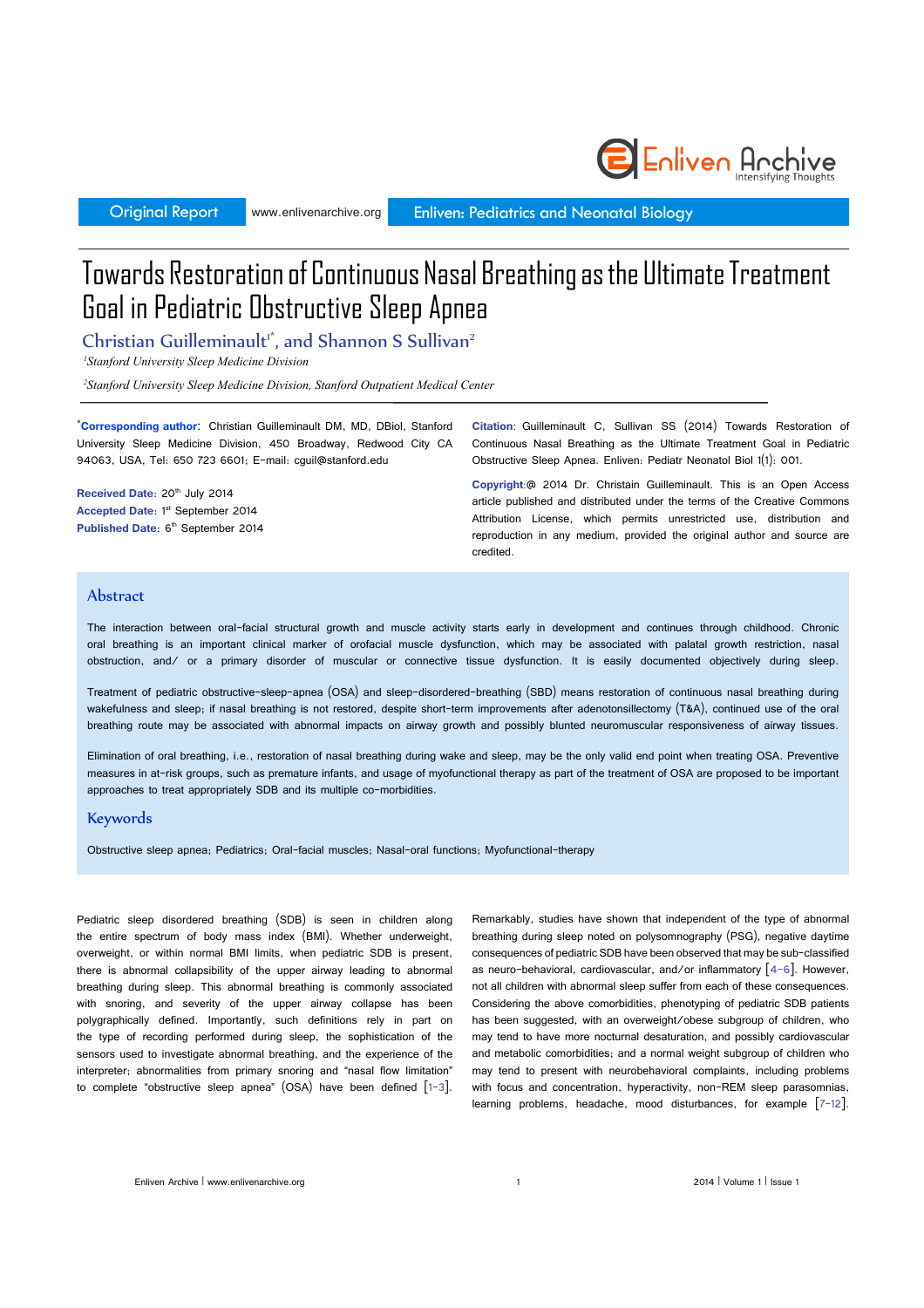#### **First Line Treatment with Adenotonsillectomy and Decreased in Benefits Over Time**

Whether overweight or not, often the tonsils and adenoids in children with SDB are found to be enlarged. Clinically, it is recognized that enlargement of these tissues is often associated with frequent oral breathing. Historically, adentonsillectomy (T&A) has been performed to treat obstructive sleep apnea in children since the late 1970s [13], though it was certainly used before this in the setting of enlarged tonsils and adenoids. T&A came to be considered the first-line of therapy for pediatric SDB, and earlier studies, usually with short follow-up durations and with a variety of endpoints, suggested that T&A was highly successful for SDB in children, in both normal weight and overweight subgroups.

Over the years, systematic follow-up studies have revealed that T&A may not be as successful as once thought.  $[14-21]$  For years, routinepostoperative PSG recordings were deemed unnecessary and expensive; so when subjective clinical report of improvement was observed post operatively, no further PSG testing was performed. However, increasingly there have been reports indicating that T&A may not be a reliable cure for SDB [16-21]. Of particular interest is how SDB fares in children in the long run, whether treated or not. Most research on natural history of treated and/or untreated pediatric OSA are biased towards the short-term, towards relatively younger children, and may not involve objective PSG measures. Reports on very long term follow-up (for example, 3 years or greater) of children with SDB, after T&A or not, are still rare, but suggest that sleep disordered breathing (AHI or symptoms) cannot be expected to remain resolved or significantly improved in the longer run  $\left[22-25\right]$ . The reports that do exist typically involve children who have presented again due to appearance of further clinical SDB-related symptoms, with OSA detected upon repeat testing. Intriguingly, snoring itself, even without hypoxia and frequent arousals, is associated with day time cognitive and behavioral morbidity similar to that seen with more pronounced nocturnal breathing abnormalities, which may suggest the importance of anatomy in the long run. One early article to attract attention focused on the orofacial structures as the predisposing factor involved in SDB "recurrence"  $[14]$ ; however, until recently the substantial body of knowledge regarding the continuous interaction between normal breathing, particularly during sleep, and normal orofacial growth was not integrated into the sleep medicine field, despite longstanding and accepted understanding of such mechanisms in the dental and orthodontic fields [26-29].

A solid understanding of the factors that influence normal growth of the upper airway is critical to providing appropriate, long-sighted treatment to children with SDB. Based on important recent findings, it appears that complete SDB treatment may mean normalization of nasal breathing during sleep. Unfortunately, this outcome – continuous nasal breathing during sleep - is almost always ignored in pediatric PSG interpretation, even though the data is collected and available to analyze.

At this time, we are aware of only one study has reported systematic clinical, psychometric, and PSG follow-up evaluation of prepubertal children with SDB, who were enrolled at baseline and followed prospectively. This Taiwanese study involved 2 groups of children aged 6 to 12 years; and 4 to 6 years [25]. After T&A for SDB, follow-up occurred over 3 years, with systematic evaluation at 6, 12, 24, and 36 months post-surgically. Results at each time point were compared to pre-surgery findings. Independent of age group, this study demonstrated retention of about 70% of the initial group.

There was substantial improvement of symptoms and PSG findings at 6 months post-T&A, with about 50% of children having a normal apneahypopnea index (AHI). However, a progressive recurrence of clinical complaints and reemergence of abnormal PSG findings during the following 2.5 occurred, affecting both incompletely resolved SDB at 6 months, as well as those children with normal test results at 6 month post T&A. About 25% of the children with normal PSG results at 6 months still normal findings at the end of the study. (Bonuck and colleagues found in a large, longitudinal study of symptoms associated with SDB that adenoidectomy lowered the risk of future SDB symptoms by about 40-50%). [24] An interesting finding in the Taiwanese study came from comparison of the 2 age groups over time: the younger group had less "recurrence", and when recurrence was present, it took longer to reappear and was less severe. The investigators concluded that: 1) It is important to recognize the SDB syndrome early; 2) It is important to perform T&A at an early age if SDB is present; and 3) even with early intervention, a large portion of children with SDB will redevelop SDB overtime.

We propose that one reason for high rates of re-emergence of SDB in susceptible children is that normal nasal breathing has not been completely or lastingly reestablished after T&A, contributing to facial growth alterations and/or orofacial muscle tone deficits that predispose to further SDB over time. The importance of adequate nasal airway development and patency, the absence of which is clinically seen as mouth breathing, is suggested by both experimental findings and in a variety of clinical scenarios, described below.

Mouth breathing is common  $\lceil 24 \rceil$  - reported in 10-25% of children  $\lceil 30 \rceil$  - but as a marker or contributor to sleep disordered breathing, its role is largely unstudied. Intriguing associations exist, and are provided in detail below.

#### **Interactions Between Orofacial Function and Growth: Experimental Data Involving Nasal Obstruction**

The observation that increased nasal resistance and its companion, chronic oral breathing, alter facial growth is by no means new in medicine - Meyer described "adenoidal facies" in 1868, in which nasal obstruction from adenoidal hypertrophy led to what he termed "long face syndrome". Other have also commented on the apparent relationship between function and form [28]-i.e., obstruction and "deviant facial growth."

The craniofacial growth consequences of frequent mouth breathing may predispose to SDB. Mouth breathing has been demonstrated to lead to changes in muscle recruitment in the upper airway, which then alter craniofacial growth [27,31]. Small studies have evaluated the influence of oral breathing due to nasal obstruction on dento-facial development [32-34]. Over thirty years ago, a series of experiments in which nasal obstruction was induced in Rhesus monkeys for the first six months of life demonstrated that blockage of the nasal passages led to narrowing of dental arches, decreased maxillary arch length, and increased anterior facial height, as well as anterior cross-bite and maxillary overjet. [35- 37] In these studies, EMG activity of oral facial muscles, including the geniohyoid and genioglossal muscles of the tongue, the suprahyoid dorsal tongue fibers, the upper lip elevators, and the digastric muscles, was shown to be abnormal in the monkeys with nasal obstruction. These experiments related morphometric skeletal changes to changes in muscle tone, which were present in the setting of continuous mouth breathing.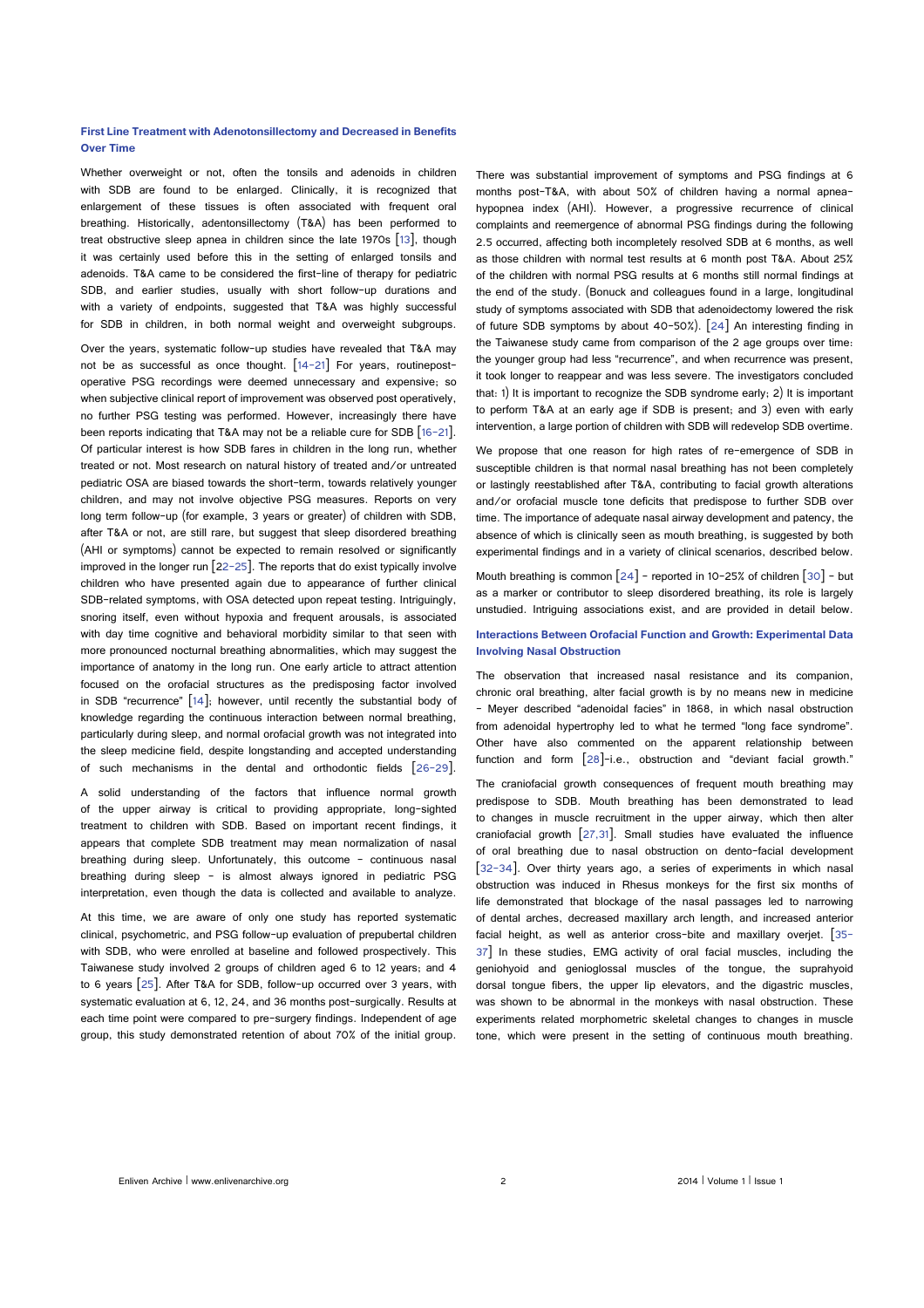In humans, abnormal masseteric contractions have also be demonstrated in the presence of mouth breathing [38], suggesting that abnormal orofacial muscle activity links nasal obstruction to deficits in structural airway growth. Secondary posture changes associated with chronic mouth breathing have also been identified [30,39,40]. Interestingly, in the Rhesus monkey model, removal of nasal obstruction at 6 months led to return of normal nasal breathing and yielded improved morphometric development, whereas continued impairment of normal nasal breathing led to continued mouth breathing and abnormal oral-facial growth and development.

#### **Interactions Between Orofacial Function and Growth: Observations in Disorders Involving Upper Airway Muscle Dysfunction**

Increased nasal resistance is unlikely to be the sole avenue to chronic oral breathing and subsequent craniofacial growth alterations. In humans, neuromuscular disorders provide further insight about the relationship between altered muscle tone and changes in craniofacial development. [41-43] for example, in the myotonic dystrophies and some congenital myopathies, abnormal orofacial muscle tone leads to impaired development of craniofacial structures. Presentation includes increased vertical facial growth, a narrower maxillary arch, and deeper palatal depths. In these disorders, abnormal orofacial muscle tone has consequences for the growth of upper airway structures, in association with early and chronic mouth breathing and frequent development of obstructive SDB, with rates reported to be 43-69%.

Ehlers-Danlos Syndrome (EDS), on the other hand, is an inherited connective tissue disorder involving abnormal collagen. The collagenvascular mutations seen in Ehlers-Danlos syndrome lead to abnormal facial growth. These changes lead to narrow nasal passages, forcing mouth breathing, particularly during sleep  $[44]$ . Clinical evaluation demonstrates abnormally long facial shape, narrow and/or high maxillary hard palate, often with crossbite. While initially only abnormalities of the naso-maxillary complex maybe seen, as patients get older, defects of the mandibular condyle may become evident, which we hypothesizeis promoted by the presence of chronic oral breathing. A similar pattern of facial growth abnormality is noted with dental agenesis: Mutations in homeobox genes including those involved in normal tooth development (including those with ectodysplasin A –EDA- and WNT 10A genes as noted in our patients) lead to narrow facial skeleton, mouth breathing and, in our study, to SDB [45-48].

History of prematurity is another circumstance associated with higher likelihood of sleep disordered breathing in childhood, and is therefore another interesting example of the interplay between muscle tone, craniofacial growth, and nasal versus oral breathing route. Recently a large convenience cohort of 300 premature infants (36 to 27 weeks gestational age) was followed for 3 years after birth with clinical evaluation, psychometric testing, facial and oral dimension assessment, and PSGs at birth, 12, 24 and 36 months of age. [49-50] as expected, the infants had a variable degree of hypotonia, with severity generally related to degree of prematurity. High and narrow hard palate (HNP) was noted at birth in many premature infants and was more common with younger gestational age; HNP infants were more likely to exhibit mouth breathing; and their mean apnea-hypopnea index (AHI) was significantly higher compared to the non-high/narrow palate group; and the HNP infants were also found to have significantly more feeding difficulties. While many infants with feeding difficulties did not receive early feeding/ orofacial education services, including sensory stimulation training and oralfacial exercises, 42infants did receive these services and rather remarkably, demonstrated improvements in palatal dimensions at 36 months relative to those without orofacial training. We hypothesizethat orofacial muscle development played a role in normalization of palatal structures at 36 months.

There were also 23 infants who had a normal palate at birth, but evolved toward HNP, mouth breathing and SDB, suggesting that postnatal developmental factors also alter palatal growth [49]. In summary, whether experimentally induced or developmentally provoked, science and nature have provided with examples of the interplay between increased nasal resistance and/or poor muscle tone leading to chronic oral breathing, and subsequent altered craniofacial dimensions. We believe that the presence of chronic oral breathing is both a marker of an inadequate or obstructed nasal-pharyngeal airway, and a marker of persisting abnormalities in the developmental interplay between muscular control, breathing route, and structural growth of the upper airway.

#### **Applications in the Treatment of Pediatric Sleep-Disordered Breathing**

While the above considerations are suggestive, much more work is needed to understand chronic mouth breathing as a marker of, and possible precipitator of, SDB in pediatrics. To further understand the proposed detrimental role of abnormal orofacial tone and mouth breathing during sleep, PSGs of 64 non-obese children aged 3 to 9 years (with mean AHI=8.5 events/hour and mean flow limitation= 76%), and who had PSGs pre- and post- treatment for SDB, were assessed [51]. In our lab, an oral-only sensor (utilizing an oral scoop) is used toaccurately and simply monitors mouth breathing [52]. In all of the baseline PSGs of the 64 children with SDB, there was evidence of excessive mouth breathing (defined as at least one third of total sleep time) on baseline diagnostic PSG. After adenotonsillectomy, 26 children had an AHI equal or higher than 1.5 events/hour. These children continued to have evidence of significant oral breathing. An additional 9 children whose AHI was under 1.5 events per hour also continued to have oral breathing – this is a very interesting group deserving further study. Clinically, children with SDB and persistent chronic mouth breathing after T&A may be referred for myofunctional therapy [53] in addition to usual therapies (e.g., consideration of anti-inflammatory medications, rapid maxillary expansion, CPAP). Eighteen children returned for 12 month follow-up, with only 9 having completed 6 months of myofunctional therapy. Though the numbers are very small, those who completed myofunctional therapy in addition to usual therapies were observed to have had improvements in nasal breathing as well as sleep, as measured by AHI and nasal flow limitation, beyond improvements seen in children without myofunctional therapy  $[51]$ . This suggests that even after nasal obstruction has been alleviated, improving muscle function of certain airway muscles, including the tongue, may improve function and/or growth of the upper airway, with resultant consequences for nasal breathing during sleep [51-55].

#### **Observations and Conclusions: The Interplay Between Muscle Activity, Structural Growth, and Breathing During Wake and Sleep**

The interaction between orofacial structural growth and muscle activity starts early in development, and the physiologic functions of suction, mastication, swallowing and nasal breathing in infancy play an important role in stimulating subsequent growth [55-58]. In the service of these functions, orofacial muscle use serves to help stimulate the direction and degree of growth. Mouth breathing is associated with altered oral-facial muscle activity and oral-facial growth. As such, its persistence is never normal. In fact, oral breathing has been termed "the most obvious manifestation of a syndromic pattern" involving a circuit of frequent infections, development of malocclusion, incorrect phonation, abnormalities of body posture, and changes in sleep. [30] Fortunately, oral breathing as a clinical sign has the advantage that its presence can be detected by simple direct observation, and its severity during sleep can be quantified with PSG.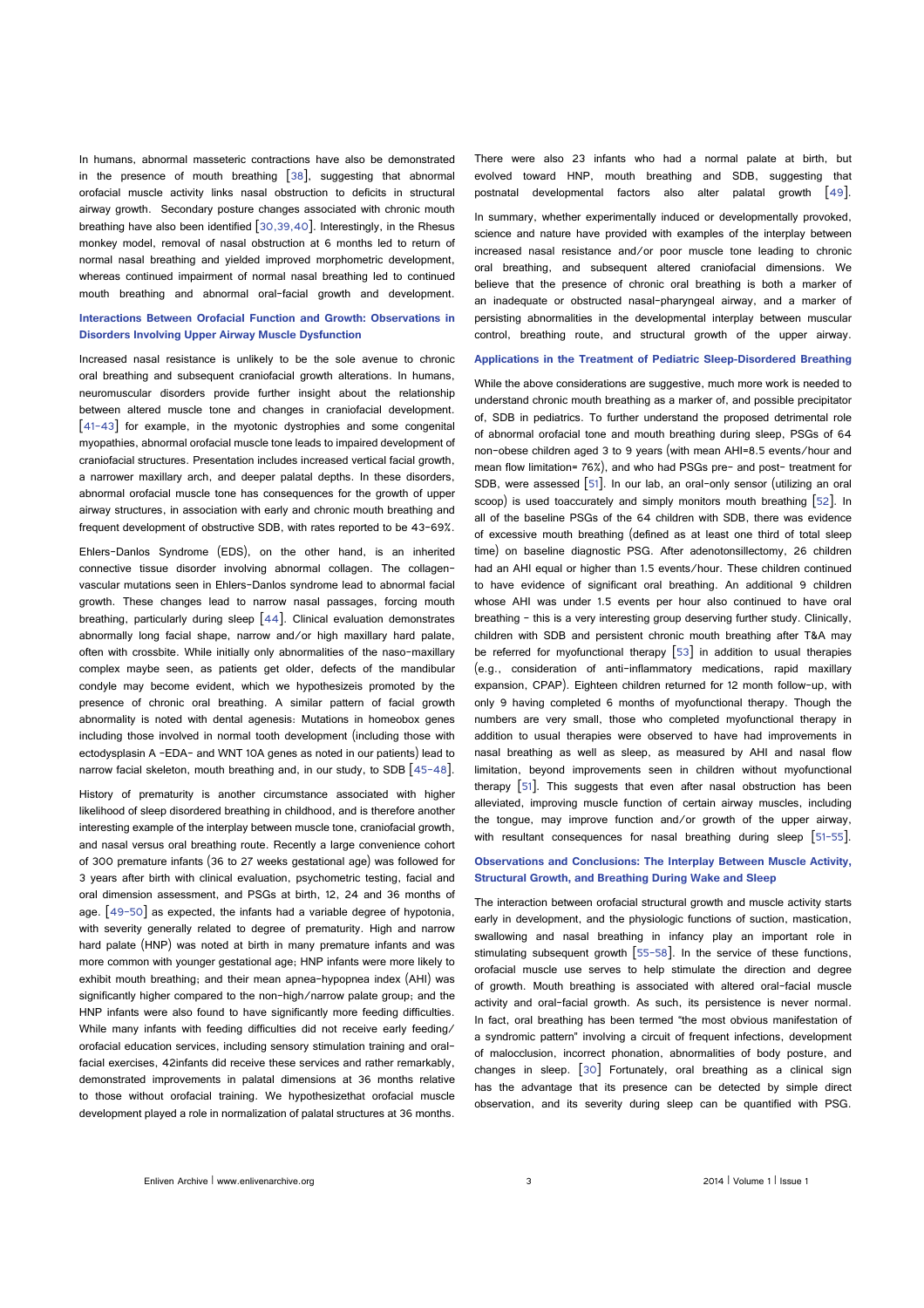During the past several decades, efforts have been undertaken to develop programs that will foster normal development of orofacial functions in atrisk children, including appliances as well as speech therapy, even, it could be argued, without recognition of all of the many benefits of doing so. Reeducation programs targeting normal orofacial muscle function have been developed in many countries, particularly among the orthodontic field, where oral-facial growth problems are often first identified  $\begin{bmatrix} 30,55,59-60 \end{bmatrix}$ . Variants of myofunctional therapy have also been used in muscular dystrophies to delay secondary impacts on craniofacial bone growth and maxilla-mandibular impairment, and in young children to correct speech abnormalities, another common consequence of improper orofacial/ genioglossal tone, coordination, and/or structure. Despite these many applications, it is only in the recent past that myofunctional therapy has been proposed to make an impact in the treatment of SDB [30,53-54]. This is somewhat surprising, since muscle retraining has been used in adults with OSA with reduction of AHI, even without a proposed impact on the facial skeleton. Timing is likely to be important, since the gains from therapy are proposed to be via a mechanism of improved nasal breathing and improved craniofacial growth. Unfortunately, except for very limited reports, usage of myofunctional therapy very early in the course of SDB in pediatrics is limited, despite the fact that these therapies have existed for a long time. Thinking broadly, it could be argued that all of the accepted therapies for pediatric SDB may target improved nasal airflow one way or another; adding muscle strengthening might be an additional tool towards encouraging optimal craniofacial growth and perhaps long term improved outcomes in those at risk for SDB.

We conclude that oral breathing is an important clinical marker of orofacial muscle dysfunction, which may be associated with palatal growth restriction, nasal obstruction, and/or disorders of musculoskeletal dysfunction. Framing full treatment of pediatric SBD as restoration of continuous nasal breathing during wakefulness and sleep ought not to be considered. Our view based on the collected data is that if nasal breathing is not restored, despite shortterm improvements after T&A, continued use of the oral breathing route will be associated with abnormal impacts on airway growth and possibly blunted neuromuscular responsiveness of airway tissues, both of which may predispose to the eventual return of upper airway collapse in later childhood, or in the full blown syndrome of OSA in adulthood. We believe elimination of oral breathing, i.e., restoration of nasal breathing during wake and sleep, may be the only valid "finish line" in pediatric sleep disordered breathing.

#### **Acknowledgement**

This report will be presented orally at the World Association Seep Medicine Congress (March 22-25<sup>th</sup> 2015) Seoul, South-Korea

## Reference

- 1. [Guilleminault C, Li K, Khramtsov A, Palombini L, Pelayo R \(2004\)](http://www.ncbi.nlm.nih.gov/pubmed/14757607)  [Breathing patterns in pre-pubertal children with sleep p-related](http://www.ncbi.nlm.nih.gov/pubmed/14757607) [breathing disorders. Arch Pediatr Adolesc Med 158: 153-161.](http://www.ncbi.nlm.nih.gov/pubmed/14757607)
- 2. [Lin CH, Guilleminault C \(2011\) Current Hypopnea Scoring Criteria](http://www.ncbi.nlm.nih.gov/pubmed/21700494)  [Underscores Pediatric Sleep Disordered Breathing. Sleep Med 12: 720-](http://www.ncbi.nlm.nih.gov/pubmed/21700494) [729.](http://www.ncbi.nlm.nih.gov/pubmed/21700494)
- 3. [Iber C, Ancoli-Israel S, Chesson AL, Jr, Quan SF \(2007\) for the](http://www.aasmnet.org/scoringmanual/)  [American Academy of Sleep Medicine. The AASM manual for the](http://www.aasmnet.org/scoringmanual/)  scoring of sleep and associated events: rules, terminology and technical [specifications. 1st ed. Westchester, IL: American Academy of Sleep](http://www.aasmnet.org/scoringmanual/)  [Medicine.](http://www.aasmnet.org/scoringmanual/)
- 4. [Bhattacharjee R, Kim J, Kheirandish-Gozal L, Gozal D \(2011\) Obesity](http://www.ncbi.nlm.nih.gov/pubmed/20967842) [and obstructive sleep apnea syndrome in children: a tale of inflammatory](http://www.ncbi.nlm.nih.gov/pubmed/20967842) [cascades. Pediatr Pulmonol 46: 313-323.](http://www.ncbi.nlm.nih.gov/pubmed/20967842)
- 5. [Dayyat E, Kheirandish-Gozal L, Gozal D \(2007\) Childhood obstructive](http://www.ncbi.nlm.nih.gov/pubmed/18769509) [sleep apnea: one or two distinct disease entities? Sleep Med Clin 2:](http://www.ncbi.nlm.nih.gov/pubmed/18769509) [433-444.](http://www.ncbi.nlm.nih.gov/pubmed/18769509)
- 6. [Kheirandish-Gozal L, Bhattacharjee R, Gozal D \(2010\) Autonomic](http://www.ncbi.nlm.nih.gov/pubmed/20620107) [alterations and endothelial dysfunction in pediatric obstructive sleep](http://www.ncbi.nlm.nih.gov/pubmed/20620107) [apnea. Sleep Med 11: 714-720.](http://www.ncbi.nlm.nih.gov/pubmed/20620107)
- 7. [Goldstein NA, Pugazhendhi V, Rao SM, Weedon J, Campbell TF, et](http://www.ncbi.nlm.nih.gov/pubmed/15231905) [al. \(2004\) Clinical assessment of pediatric obstructive sleep apnea.](http://www.ncbi.nlm.nih.gov/pubmed/15231905) [Pediatrics 114: 33-43.](http://www.ncbi.nlm.nih.gov/pubmed/15231905)
- 8. [Gozal D, Kheirandish-Gozal L, Bhattacharjee R, Spruyt K \(2010\)](http://www.ncbi.nlm.nih.gov/pubmed/20956420) [Neurocognitive and endothelial dysfunction in children with obstructive](http://www.ncbi.nlm.nih.gov/pubmed/20956420) [sleep apnea. Pediatrics 126: 1161-1167.](http://www.ncbi.nlm.nih.gov/pubmed/20956420)
- 9. [Chervin RD, Archbold KH, Dillon JE, Panahi P, Pituch KJ, et al. \(2002\)](http://www.ncbi.nlm.nih.gov/pubmed/11875140) [Inattention hyperactivity and symptoms of sleep disordered breathing.](http://www.ncbi.nlm.nih.gov/pubmed/11875140) [Pediatrics 109: 449-456.](http://www.ncbi.nlm.nih.gov/pubmed/11875140)
- 10. [Huang YS, Guilleminault C, Li HY, Yang CM, Wu YY, et al. \(2007\)](http://www.ncbi.nlm.nih.gov/pubmed/17157069) [Attention deficit/hyperactivity disorder with obstructive sleep apnea: a](http://www.ncbi.nlm.nih.gov/pubmed/17157069) [treatment outcome study. Sleep Med 8: 18-30.](http://www.ncbi.nlm.nih.gov/pubmed/17157069)
- 11. [Guilleminault C, Palombini L Pelayo R, Chervin RD \(2003\) Sleepwalking](http://www.ncbi.nlm.nih.gov/pubmed/12509590) [and night terrors in prepubertal children: what triggers them? Pediatrics](http://www.ncbi.nlm.nih.gov/pubmed/12509590) [111: 17-25.](http://www.ncbi.nlm.nih.gov/pubmed/12509590)
- 12. [Bruni O, Ferri R, Novelli L, Finotti E, Miano S et al. \(2008\) NREM](http://www.ncbi.nlm.nih.gov/pubmed/18313981) sleep instability in children with sleep terrors. The role of slow-wave [activity interruptions. Clin Neurophysiol 119: 985-992.](http://www.ncbi.nlm.nih.gov/pubmed/18313981)
- 13. [Kravath RE, Pollak, CP, Borowiecki B \(1977\) Hypoventilation during](http://www.ncbi.nlm.nih.gov/pubmed/865938) [sleep in children who lymphoid airway obstruction treated by a](http://www.ncbi.nlm.nih.gov/pubmed/865938) [nasopharyngeal tube and tonsillectomy and adenoidectomy. Pediatrics](http://www.ncbi.nlm.nih.gov/pubmed/865938) [59: 865-871.](http://www.ncbi.nlm.nih.gov/pubmed/865938)
- 14. [Guilleminault C, Partinen M, Praud JP, Quera-Salva MA, Powell N et](http://www.ncbi.nlm.nih.gov/pubmed/2723918) [al. \(1989\) Morphometric facial changes and obstructive sleep apnea in](http://www.ncbi.nlm.nih.gov/pubmed/2723918) [adolescent. J Pediatr 114: 997-999.](http://www.ncbi.nlm.nih.gov/pubmed/2723918)
- 15. [Tasker C, Crosby JH, Stradling JR \(2002\) Evidence for persistence of](http://www.ncbi.nlm.nih.gov/pubmed/11806880) [upper airway narrowing during sleep, 12 years after adenotonsillectomy.](http://www.ncbi.nlm.nih.gov/pubmed/11806880) [Arch Dis Child 86: 34-37.](http://www.ncbi.nlm.nih.gov/pubmed/11806880)
- 16. [Guilleminault C, Li KK, Quo S, Inouye RN \(2004\) A prospective study](http://www.ncbi.nlm.nih.gov/pubmed/14998243) [of surgical outcomes of children with sleep-disordered breathing. Sleep](http://www.ncbi.nlm.nih.gov/pubmed/14998243) [27: 95-100.](http://www.ncbi.nlm.nih.gov/pubmed/14998243)
- 17. [Tauman R, Gulliver TE, Krishna J, Montgomery-Downs HE, O'Brien](http://www.ncbi.nlm.nih.gov/pubmed/17137896) [LM, et al. \(2006\) Persistence of obstructive sleep apnea syndrome in](http://www.ncbi.nlm.nih.gov/pubmed/17137896) [children after adenotonsillectomy. J Pediatr 149: 803-808.](http://www.ncbi.nlm.nih.gov/pubmed/17137896)
- 18. [Guilleminault C, Huang YS, Glamann C, Li K, Chan A \(2007\)](http://www.ncbi.nlm.nih.gov/pubmed/17275534) [Adenotonsillectomy and obstructive sleep apnea in children: a](http://www.ncbi.nlm.nih.gov/pubmed/17275534) [prospective survey. Otolaryngol Head Neck Surg 136: 169-175.](http://www.ncbi.nlm.nih.gov/pubmed/17275534)
- 19. [Amin R, Anthony L, Somers V, Fenchel M, McConnell K, et al. \(2008\)](http://www.ncbi.nlm.nih.gov/pubmed/18174542) [Growth velocity predicts recurrence of sleep-disordered breathing 1 year](http://www.ncbi.nlm.nih.gov/pubmed/18174542) [after adenotonsillectomy. Am J Respir Crit Care Med 177: 654-659.](http://www.ncbi.nlm.nih.gov/pubmed/18174542)
- 20. [Bhattacharjee R, Kheirandish-Gozal L, Spruyt K, Mitchell RB,](http://www.ncbi.nlm.nih.gov/pubmed/18174542) [Promchiarak J, et al. \(2010\) Adenotonsillectomy outcomes in treatment](http://www.ncbi.nlm.nih.gov/pubmed/18174542) [of obstructive sleep apnea in children: a multicenter retrospective study.](http://www.ncbi.nlm.nih.gov/pubmed/18174542) [Am J Respir Crit Care Med 182:676-683.](http://www.ncbi.nlm.nih.gov/pubmed/18174542)